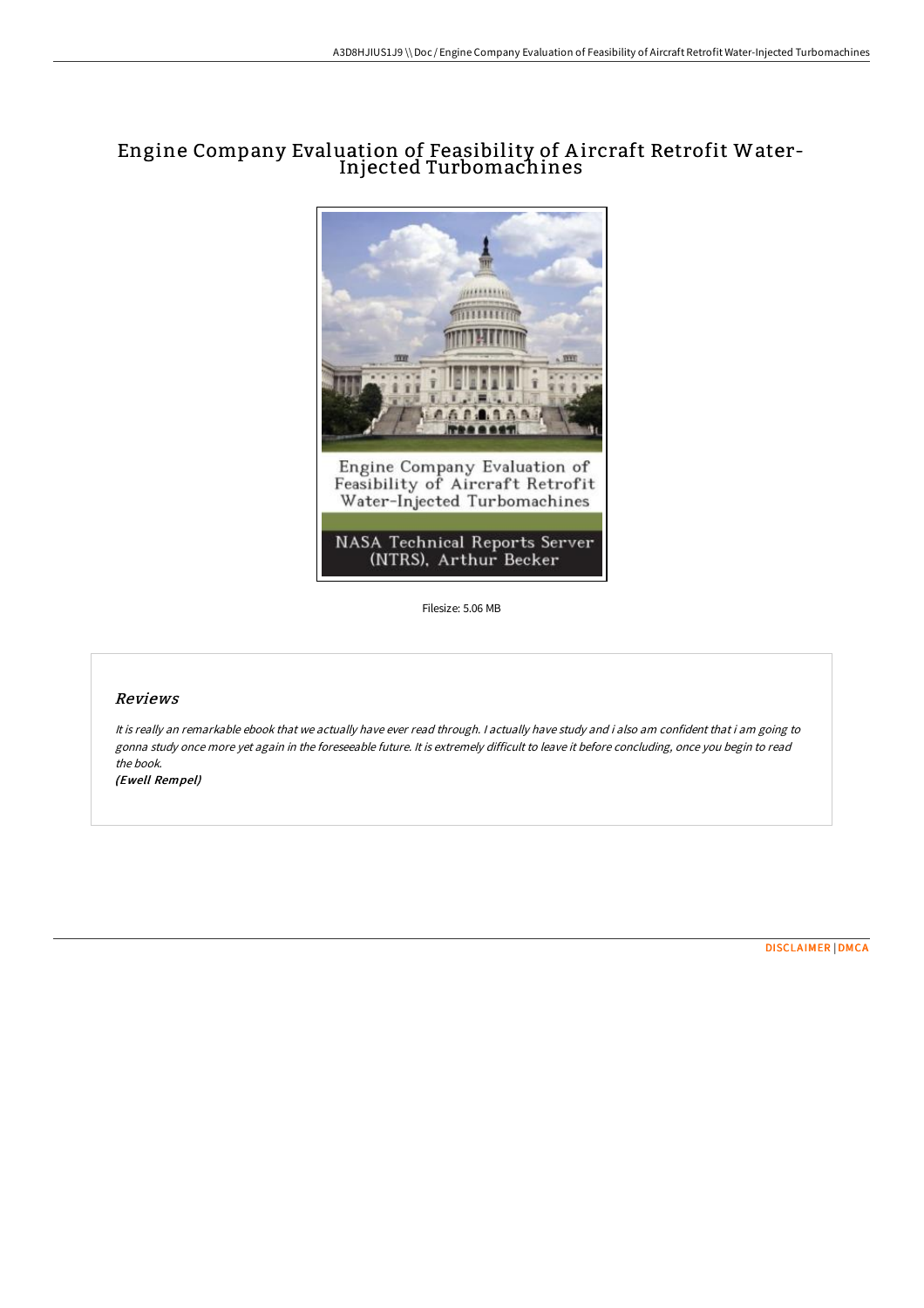## ENGINE COMPANY EVALUATION OF FEASIBILITY OF AIRCRAFT RETROFIT WATER-INJECTED TURBOMACHINES



To read Engine Company Evaluation of Feasibility of Aircraft Retrofit Water-Injected Turbomachines eBook, remember to click the link under and save the document or have access to additional information which might be related to ENGINE COMPANY EVALUATION OF FEASIBILITY OF AIRCRAFT RETROFIT WATER-INJECTED TURBOMACHINES ebook.

BiblioGov. Paperback. Book Condition: New. This item is printed on demand. Paperback. 38 pages. Dimensions: 9.7in. x 7.4in. x 0.1in.This study supports the NASA Glenn Research Center and the U. S. Air Force Research Laboratory in their efforts to evaluate the effect of water injection on aircraft engine performance and emissions. In this study, water is only injected during the takeoff and initial climb phase of a flight. There is no water injection during engine start or ground operations, nor during climb, cruise, descent, or landing. This study determined the maintenance benefit of water injection during takeoff and initial climb and evaluated the feasibility of retrofitting a current production engine, the PW4062 (Pratt and Whitney, East Hartford, CT), with a water injection system. Predicted NO(x) emissions based on a 1: 1 water-tofuel ratio are likely to be reduced between 30 to 60 percent in Environmental Protection Agency parameter (EPAP). The maintenance cost benefit for an idealized combustor water injection system installed on a PW4062 engine in a Boeing 747-400ER aircraft (The Boeing Company, Chicago, IL) is computed to be 22 per engine flight hour (EFH). Adding water injection as a retrofit kit would cost up to 375, 000 per engine because of the required modifications to the fuel system and addition of the water supply system. There would also be significant nonrecurring costs associated with the development and certification of the system that may drive the system price beyond affordability. This item ships from La Vergne,TN. Paperback.

日 Read Engine Company Evaluation of Feasibility of Aircraft Retrofit Water-Injected [Turbomachines](http://techno-pub.tech/engine-company-evaluation-of-feasibility-of-airc.html) Online  $\overline{\mathbb{R}^n}$ Download PDF Engine Company Evaluation of Feasibility of Aircraft Retrofit Water-Injected [Turbomachines](http://techno-pub.tech/engine-company-evaluation-of-feasibility-of-airc.html)